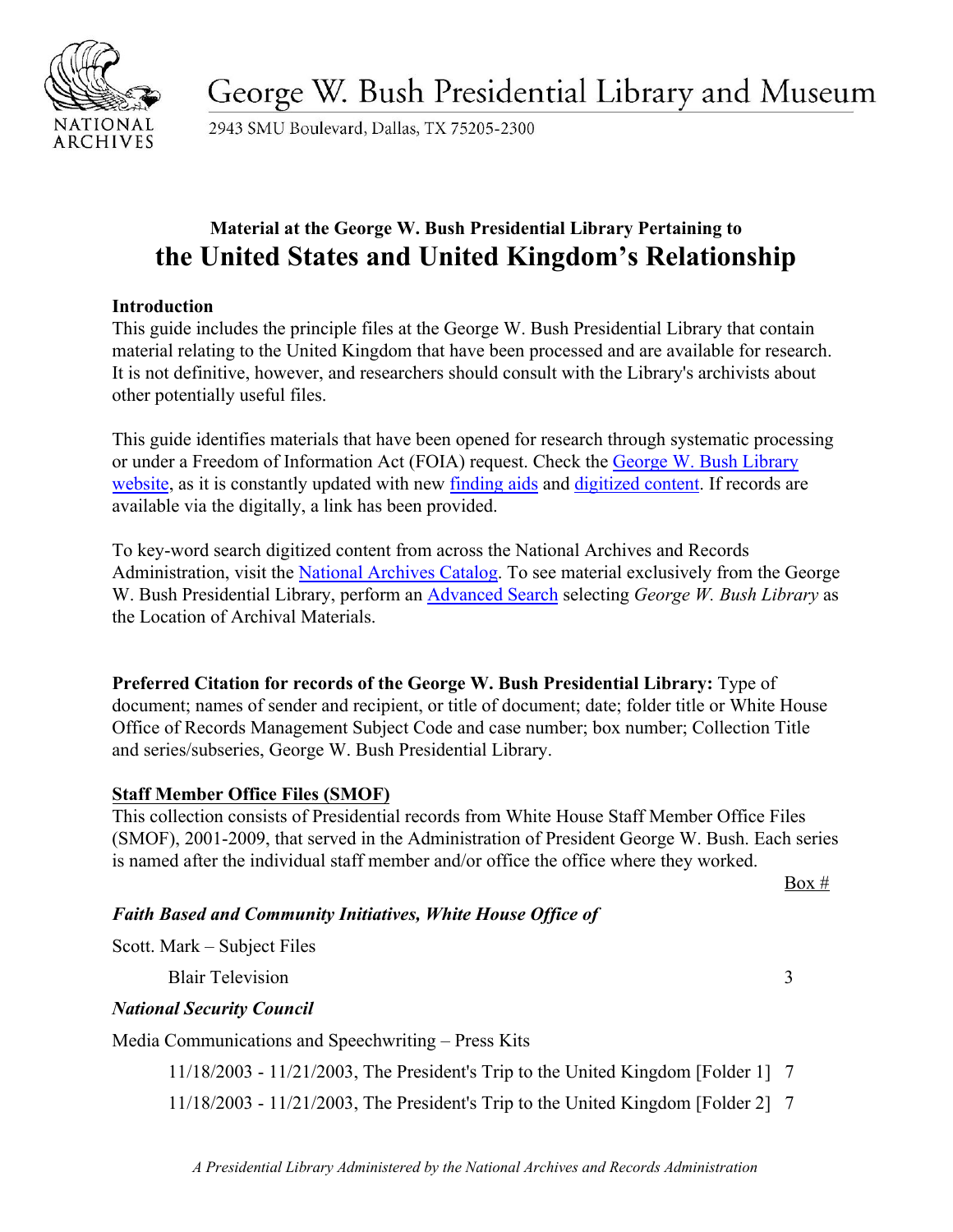5

11/18/2003 - 11/21/2003, The President's Trip to the United Kingdom [Folder 3] 7 11/18/2003 - 11/21/2003, The President's Trip to the United Kingdom [Folder 4] 7 07/05/2005 - 07/08/2005, The President's Trip to Denmark and Gleneagles, Scotland for the G8 Summit (Part I) [Folder 1] 12 07/05/2005 - 07/08/2005, The President's Trip to Denmark and Gleneagles, Scotland for the G8 Summit (Part II) [Folder 1] 12 07/05/2005 - 07/08/2005, The President's Trip to Denmark and Gleneagles, Scotland for the G8 Summit (Part I) [Folder 2] 12 07/05/2005 - 07/08/2005, The President's Trip to Denmark and Gleneagles, Scotland for the G8 Summit (Part II) [Folder 2] 12 07/05/2005 - 07/08/2005, The President's Trip to Denmark and Gleneagles, Scotland for the G8 Summit (Part I) [Folder 3] 12 07/05/2005 - 07/08/2005, The President's Trip to Denmark and Gleneagles, Scotland for the G8 Summit (Part II) [Folder 3] 12 07/05/2005 - 07/08/2005, The President's Trip to Denmark and Gleneagles, Scotland for the G8 Summit (Part I) [Folder 4] 12 07/05/2005 - 07/08/2005, The President's Trip to Denmark and Gleneagles, Scotland for the G8 Summit (Part II) [Folder 4] 12 07/05/2005 - 07/08/2005, The President's Trip to Denmark and Gleneagles, Scotland for the G8 Summit (Part 1) [Folder 5] 13

### *USA Freedom Corps*

Headley, Jessica –General Files

US/UK Partnership

## **Materials processed under FOIA**

These records are located in the White House Office of Records Management (ORM) or Staff Member Office Files (SMOF) materials. However, these records were processed as part of a Freedom of Information Act (FOIA) request, as submitted by a researcher.

# *Entire FOIAs related to the United States and United Kingdom's Relationship*

### **2014-0081-F**

Records on the April 6-7, 2002 meetings between President George W. Bush and British Prime Minister Tony Blair

### **[2014-0084-F](https://www.georgewbushlibrary.gov/research/finding-aids/foia-requests/2014-0084-f-records-february-23-and-24-2001-meetings-between-president-george-w-bush-and-british)**

Records on the February 23 and 24, 2001 Meetings between President George W. Bush and British Prime Minister Tony Blair

### **[2014-0090-F](https://www.georgewbushlibrary.gov/research/finding-aids/foia-requests/2014-0090-f-meeting-between-president-george-w-bush-and-british-prime-minister-tony-blair-january-31)**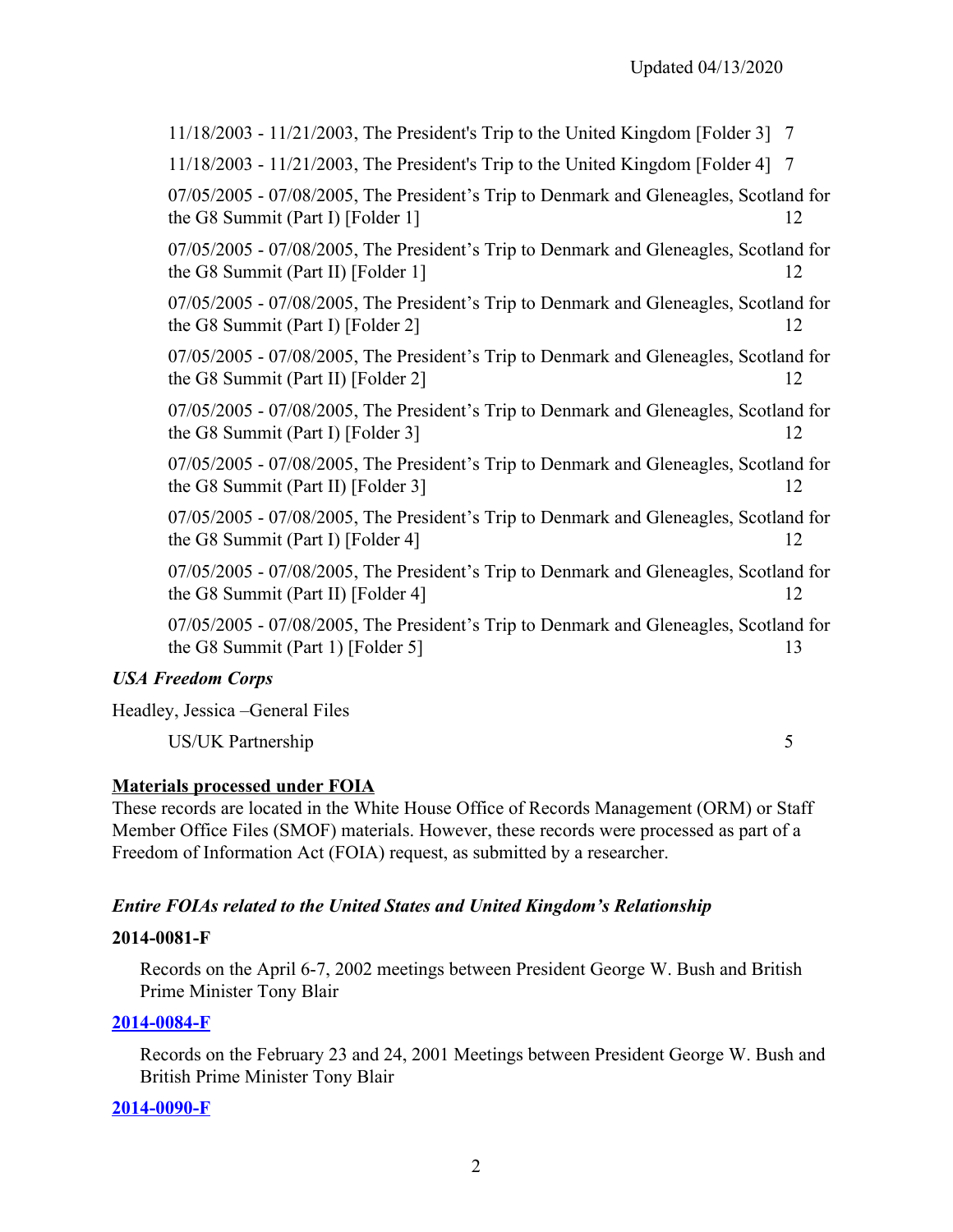The Meeting between President George W. Bush and British Prime Minister Tony Blair, January 31, 2003

## **[2014-0155-F](https://www.georgewbushlibrary.gov/research/finding-aids/foia-requests/2014-0155-f-records-communication-between-president-george-w-bush-and-prime-minister-tony-blair)**

Records of Communications between President George W. Bush and Prime Minister Tony Blair

## **[2014-0305-F](https://www.georgewbushlibrary.gov/research/finding-aids/foia-requests/2014-0305-f-list-memoranda-conversations-and-memoranda-telephone-conversations-between-president)**

Memoranda of Conversations and Memoranda of Telephone Conversations between President George W. Bush and British Prime Minister Tony Blair

## **[2014-0329-F](https://www.georgewbushlibrary.gov/research/finding-aids/foia-requests/2014-0329-f-notes-prime-minister-tony-blair-president-george-w-bush-concerning-iraq-war)**

Notes from Prime Minister Tony Blair to President George W. Bush Concerning the Iraq War

## **[2014-0401-F](https://www.georgewbushlibrary.gov/research/finding-aids/foia-requests/2014-0401-f-correspondence-between-president-george-w-bush-and-his-royal-highness-prince-wales)**

Correspondence between President George W. Bush and His Royal Highness the Prince of Wales

## **2014-0572-F**

Photographs of George W. Bush with Dr. Richard Haass, Special Envoy to Northern Ireland

# **[2015-0271-F](https://www.georgewbushlibrary.gov/research/finding-aids/foia-requests/2015-0271-f-calendar-records-related-president-george-w-bushs-meetings-british-opposition)**

Calendar Records Related to President George W. Bush's Meetings with British Opposition Conservative Party Leaders Ian Duncan Smith, Michael Howard, David Cameron, and William Hague

### **2016-0049-F**

Textual Records on Margaret Thatcher

# **[2017-0425-F\[1\]](https://www.georgewbushlibrary.gov/research/finding-aids/foia-requests/2017-0425-f-records-relating-british-united-states-communication-intelligence-agreement-now-known)**

Records Relating to the British-United States Communication Intelligence Agreement (now known as the "UKUSA Agreement")

# **2017-0425-F[2]**

Records Relating to the British-United States Communication Intelligence Agreement (now known as the "UKUSA Agreement")

# **[2018-0011-F](https://www.georgewbushlibrary.gov/research/finding-aids/foia-requests/2018-0011-p-records-related-brett-kavanaughs-service-white-house-counsels-office-white-house-office)**

Photographs of a Dinner for Queen Elizabeth II and Prince Philip, Duke of Edinburgh at Winfield House on November 20, 2003

## *Individual Folders Processed under FOIA related to the United States and United Kingdom's Relationship*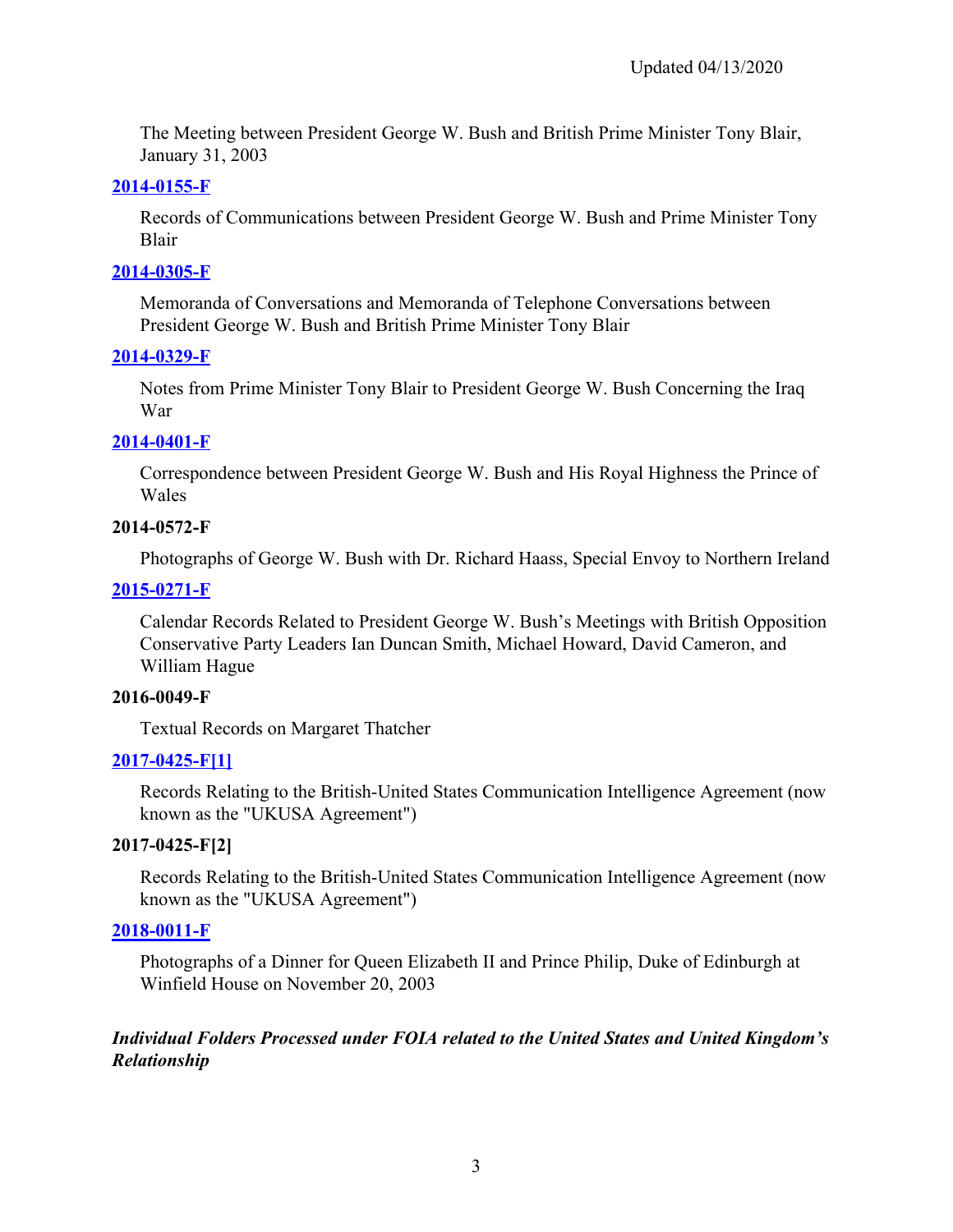Note: White House Office of Records Management (ORM) files are excluded from this list due to limitations in search capabilities. Additionally, physical box numbers are not included in this list. Consult the finding aid for each FOIA request to identify what box the folder is located in.

#### **2014-0215-F [1]**

Staff Secretary, White House Office of the

Kavanaugh, Brett - Speech Files

07/17/2003 - Press Availability with Prime Minister Blair [773940]

#### **2014-0226-F [1]**

National Security Council - Records and Access Management

Memcons and Telcons

Telcon with Prime Minister Tony Blair of Great Britain, President Aleksander Kwasniewski of Poland, and President Jose Aznar of Spain, 06/18/2001 [Folder 1]

Telcon with Prime Minister Tony Blair of the United Kingdom, 02/28/2002

Telcon with Prime Minister Tony Blair of Great Britain and President Jose Aznar of Spain, 04/23/2003

Telcon with the Prime Minister Tony Blair of Great Britain, 05/16/2003 Telcon with the Prime Minister Tony Blair of Great Britain, 06/26/2003 Memcon with Prime Minister Tony Blair of Great Britain, 07/17/2003 Telcon with Prime Minister Tony Blair of Great Britain, 07/31/2003 Telcon with Prime Minister Tony Blair of the United Kingdom, 10/07/2003 Telcon with Prime Minister Tony Blair of the United Kingdom, 10/27/2003 Telcon with Prime Minister Tony Blair of the United Kingdom, 11/06/2003 Memcons for President's Trip to the United Kingdom, 11/18/2003-11/21/2003 Memcon with Sir Nigel Sheinwald of the United Kingdom, 02/20/2004 Telcon with Prime Minister Tony Blair of Great Britain, 03/09/2004 [Folder 1] Memcon with Prime Minister Tony Blair of Great Britain, 06/28/2004 Telcon with Prime Minister Tony Blair of Great Britain, 08/11/2004 Telcon with Prime Minister Tony Blair of Great Britain, 09/09/2004 Telcon with Prime Minister Tony Blair of Great Britain, 09/24/2004 Telcon with Prime Minister Tony Blair of Great Britain, 10/15/2004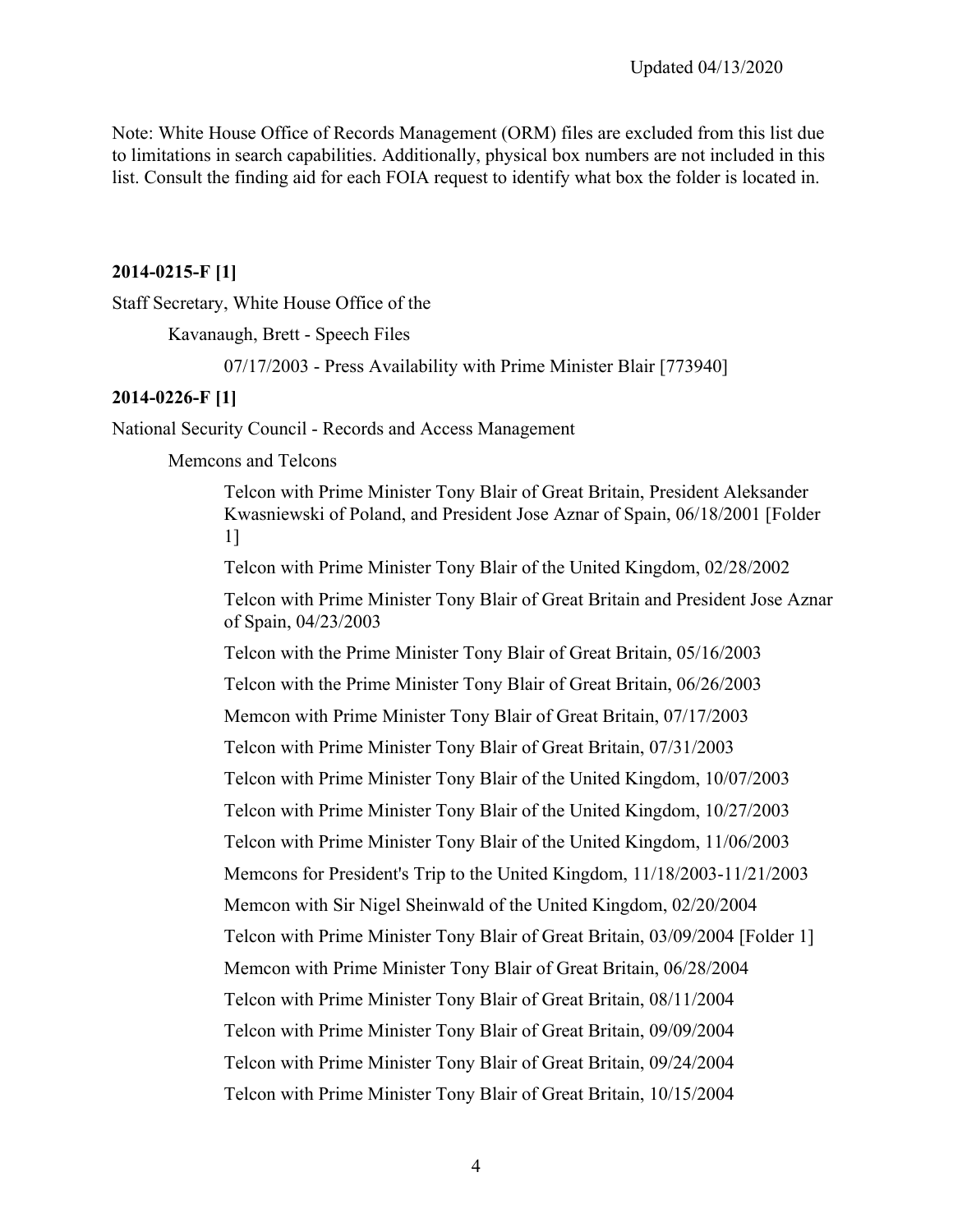Telcon with Prime Minister Tony Blair of Great Britain, 11/12/2004 [Folder 1] Telcon with Prime Minister Tony Blair of Great Britain, 12/14/2004 Telcon with Prime Minister Tony Blair of Great Britain, 01/11/2005 Telcon with Prime Minister Tony Blair of Great Britain, 03/01/2005 Telcon with Prime Minister Tony Blair of Great Britain, 03/08/2005 Telcon with Prime Minister Tony Blair of Great Britain, 04/22/2005 Telcon with Prime Minister Tony Blair of the United Kingdom, 04/27/2004 Telcon with Prime Minister Tony Blair of Great Britain, 07/26/2005 [Folder 1] Telcon with Prime Minister Tony Blair of Great Britain, 09/01/2005 [Folder 1] Telcon with Prime Minister Tony Blair of Great Britain, 09/13/2005 Telcon with Prime Minister Tony Blair of Great Britain, 09/21/2005 Telcon with Prime Minister Tony Blair of Great Britain, 10/03/2005 Telcon with Prime Minister Tony Blair of Great Britain, 10/14/2005 Telcon with Prime Minister Tony Blair of Great Britain, 10/20/2005 Telcon with Prime Minister Tony Blair of Great Britain, 10/25/2005 Telcon with Prime Minister Tony Blair of Great Britain, 11/01/2005 [Folder 1] Telcon with Prime Minister Tony Blair of Great Britain, 11/08/2005 [Folder 1] Telcon with Prime Minister Tony Blair of Great Britain, 12/05/2005 [Folder 1] Telcon with Prime Minister Tony Blair of Great Britain, 12/13/2005 [Folder 1] Telcon with Prime Minister Tony Blair of Great Britain, 12/20/2005 Telcon with Prime Minister Tony Blair of Great Britain, 01/10/2006 Telcon with Prime Minister Tony Blair of Great Britain, 01/17/2006 Telcon with Prime Minister Tony Blair of Great Britain, 01/24/2006 Telcon with Prime Minister Tony Blair of Great Britain, 01/31/2006 Telcon with Prime Minister Tony Blair of Great Britain, 02/14/2006 Telcon with Prime Minister Tony Blair of Great Britain, 03/07/2006 Telcon with Prime Minister Tony Blair of Great Britain, 03/14/2006 Telcon with Prime Minister Tony Blair of Great Britain, 03/21/2006 Telcon with Prime Minister Tony Blair of Great Britain, 04/11/2006 Telcon with Prime Minister Tony Blair of Great Britain, 04/25/2006 Telcon with Prime Minister Tony Blair of Great Britain, 05/02/2006 Telcon with Prime Minister Tony Blair of Great Britain, 05/16/2006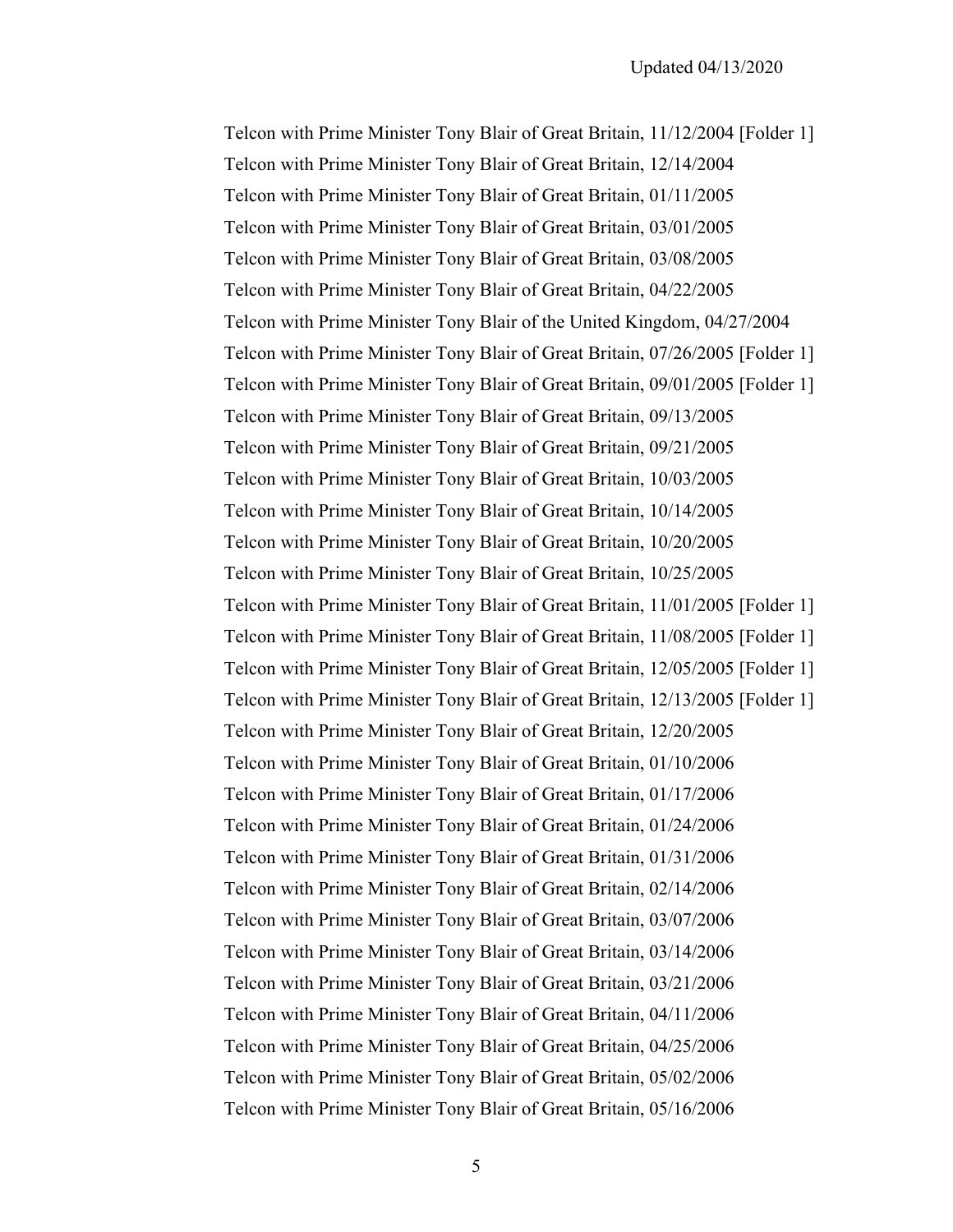Memcon with Prime Minister Tony Blair of Great Britain, 05/25/2006 Telcon with Prime Minister Tony Blair of Great Britain, 06/16/2006 Telcon with Prime Minister Tony Blair of Great Britain, 07/07/2006 Telcon with Prime Minister Tony Blair of Great Britain, 07/26/2006 Memcon with Prime Minister Tony Blair of Great Britain, 07/28/2006 Telcon with Prime Minister Tony Blair of Great Britain, 08/02/2006 Telcon with Prime Minister Tony Blair of Great Britain, 08/06/2006 Telcon with Prime Minister Tony Blair of Great Britain, 08/13/2006 Telcon with Prime Minister Tony Blair of Great Britain, 08/15/2006 Telcon with Prime Minister Tony Blair of Great Britain, 09/01/2006 Telcon with Prime Minister Tony Blair of Great Britain, 09/07/2006 Telcon with Prime Minister Tony Blair of Great Britain, 09/29/2006 Telcon with Prime Minister Tony Blair of Great Britain, 10/19/2006 Telcon with Prime Minister Tony Blair of Great Britain, 10/28/2006 Telcon with Prime Minister Tony Blair of the United Kingdom, 11/02/2006 Telcon with Prime Minister Tony Blair of the United Kingdom, 11/10/2006 Telcon with Prime Minister Tony Blair of the United Kingdom, 11/25/2006 Memcon with Prime Minister Tony Blair of the United Kingdom, 12/07/2006 Telcon with Prime Minister Tony Blair of the United Kingdom, 12/29/2006 Telcon with Prime Minister Tony Blair of the United Kingdom, 01/05/2007 Telcon with Prime Minister Tony Blair of the United Kingdom, 01/22/2007 Telcon with Prime Minister Tony Blair of the United Kingdom, 02/06/2007 Memcon with Prime Minister Tony Blair of the United Kingdom, 03/06/2007 Telcon with Prime Minister Tony Blair of the United Kingdom, 03/28/2007 Telcon with Prime Minister Tony Blair of the United Kingdom, 04/18/2007 Telcon with Prime Minister Tony Blair of the United Kingdom, 05/04/2007 Memcon with Prime Minister Tony Blair of the United Kingdom, 05/17/2007 Telcon with Prime Minister Tony Blair of the United Kingdom, 06/21/2007 Telcon with Prime Minister Gordon Brown of the United Kingdom, 07/09/2007 Telcon with Prime Minister Gordon Brown of the United Kingdom, 12/06/2007 Telcon with Prime Minister Tony Blair of the United Kingdom, 01/24/2008 Memcon with Prime Minister Gordon Brown of the United Kingdom, 04/17/2008

6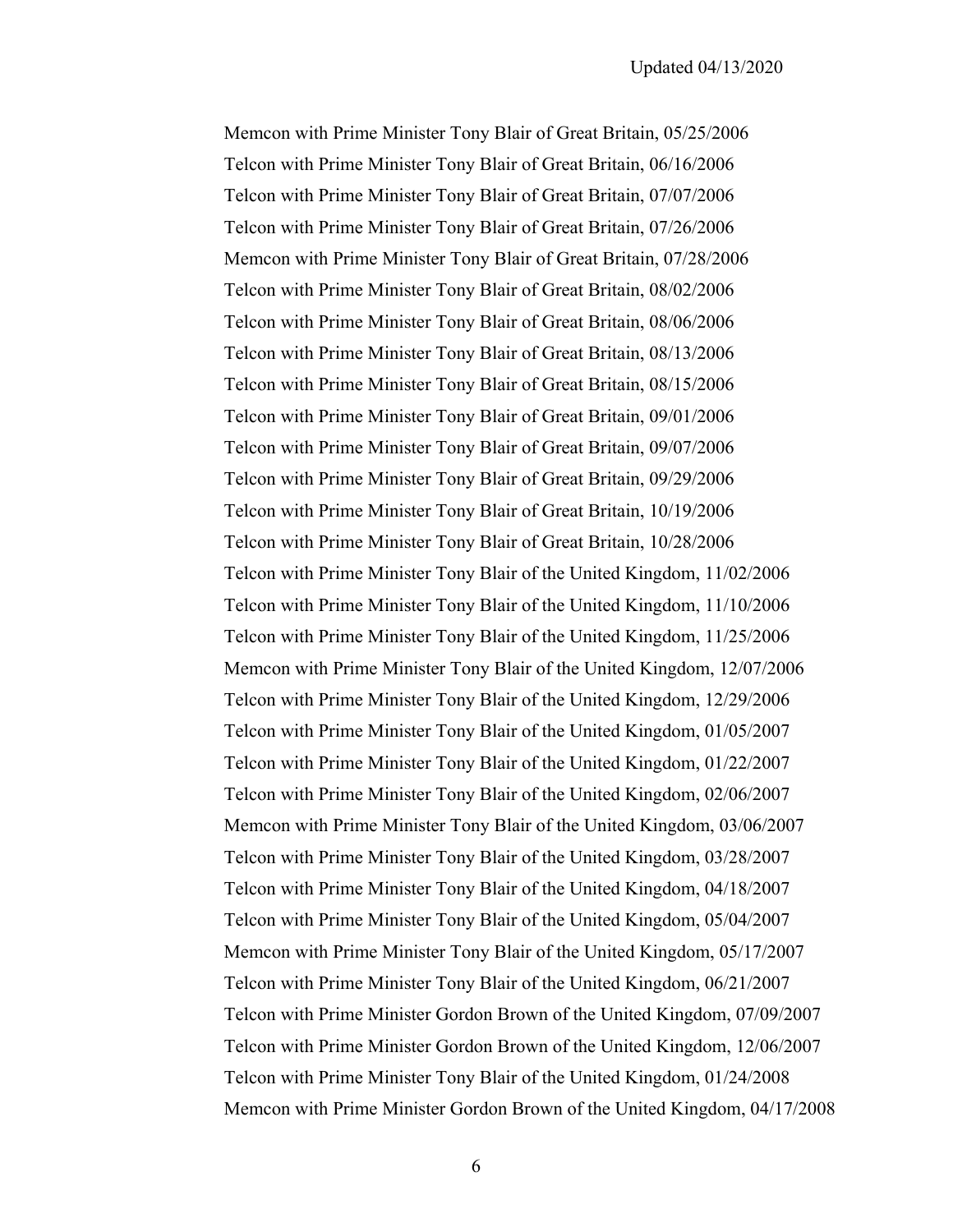Memcon of Expanded Meeting with Prime Minister Gordon Brown of the United Kingdom, 06/16/2008

National Security Council - Records and Access Management

Trip Books

Binder - The President's Trip to the United Kingdom, 11/18/2003 - 11/21/2003 - The President [1]

Binder - The President's Trip to the United Kingdom, 11/18/2003 - 11/21/2003 - The President [2]

Binder - The President's Trip to the United Kingdom, 11/18/2003 - 11/21/2003 - The President [3]

Binder - The President's Trip to the United Kingdom, 11/18/2003 - 11/21/2003 - The President [4]

Binder - The President's Trip to the United Kingdom, 11/18/2003 - 11/21/2003 - The President [5]

Binder - The President's Trip to the United Kingdom, 11/18/2003 - 11/21/2003 - The President [6]

Binder - The President's Trip to the United Kingdom, 11/18/2003 - 11/21/2003 - The President [7]

Trip [Denmark and the United Kingdom, 07/05/2005 - 07/08/2005] [1]

Trip [Denmark and the United Kingdom, 07/05/2005 - 07/08/2005] [2]

Binder - The President's Trip to Scotland for the G8 Summit, The President, 07/06/2005 - 07/08/2005 [1]

Binder - The President's Trip to Scotland for the G8 Summit, The President, 07/06/2005 - 07/08/2005 [2]

Binder - The President's Trip to Scotland for the G8 Summit, The President, 07/06/2005 - 07/08/2005 [3]

#### **2014-0227-F [1]**

National Security Council - Executive Secretary, Office of the

Trip Books

Binder - The President's Trip to the United Kingdom, the Holy See, and Kosovo, 07/18/2001 - 07/24/2001

National Security Council - Records and Access Management

Memcons and Telcons

Memcon with Prime Minister Tony Blair of Great Britain, 02/23/2001 [Folder 1]

Telcons with Prime Minister Tony Blair of Great Britain and Prime Minister Bertie Ahern of Ireland, 06/29/2001 [Folder 1]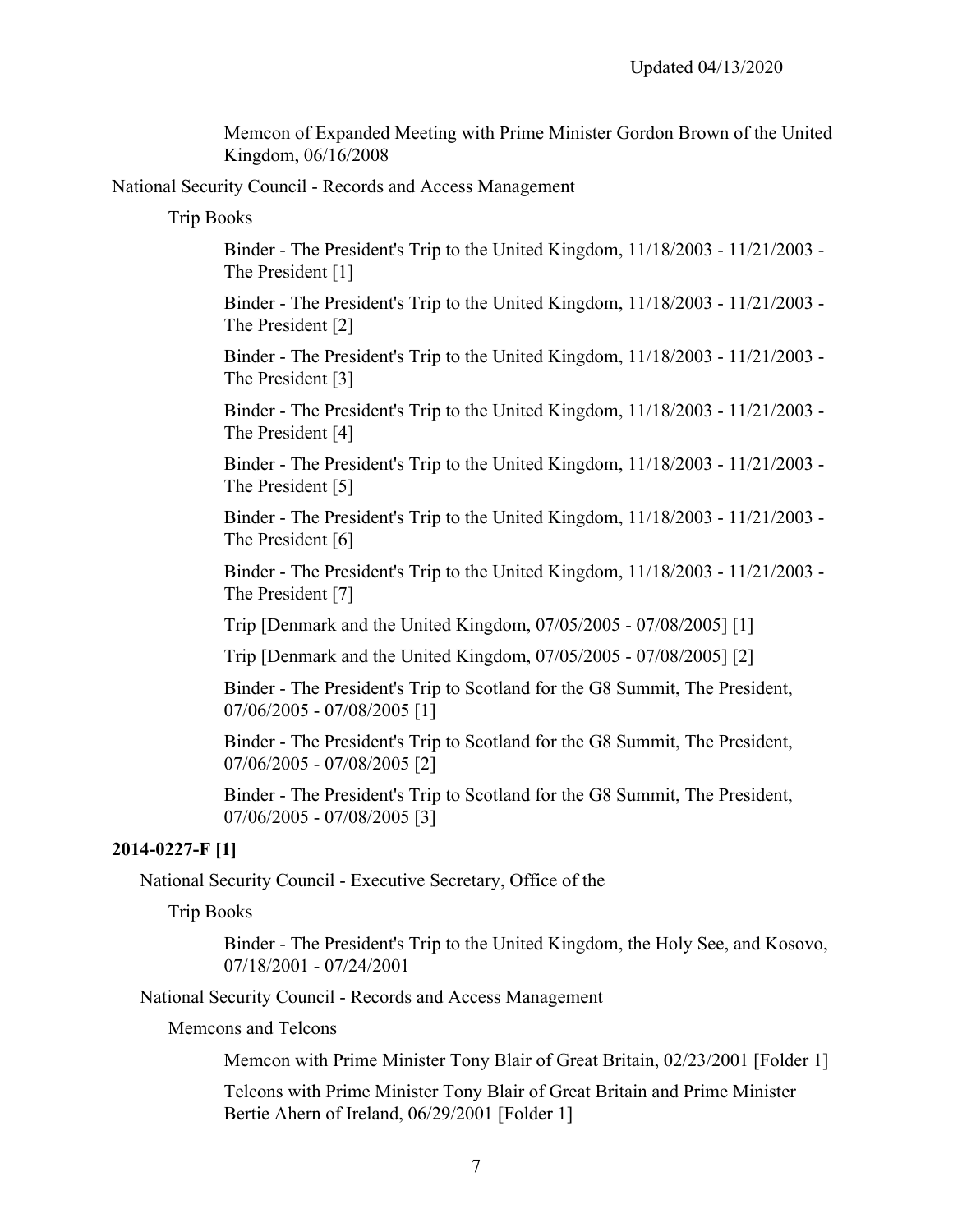Telcons with Prime Minister Tony Blair of Great Britain and Prime Minister Bertie Ahern of Ireland, 06/29/2001 [Folder 2]

Telcon with Prime Minister Tony Blair of Great Britain, 02/06/2002

Telcon with Prime Minister Tony Blair of Great Britain, 08/29/2002

Telcon with Prime Minister Tony Blair of Great Britain, 09/03/2002

Memcon with Prime Minister Tony Blair of Great Britain, 09/07/2002

Telcon with Prime Minister Tony Blair of Great Britain, 10/14/2002

Telcon with Prime Minister Tony Blair of Great Britain, 11/06/2002

Memcon with Prime Minister Tony Blair of Great Britain, 11/21/2002 [Folder 1]

Telcon with Prime Minister Tony Blair of Great Britain, 12/16/2002

Telcon with the Prime Minister Tony Blair of Great Britain, 01/29/2003

Telcon with President Jose Maria Aznar of Spain, Prime Minister Silvio

Berlusconi of Italy, and Prime Minister Tony Blair of Great Britain, 02/22/2003

Memcon with Prime Minister Tony Blair of Great Britain and President Jose Maria Aznar of Spain, 03/16/2003

Telcon with Prime Minister Tony Blair of Great Britain, President Aleksander Kwasniewski of Poland, and Prime Minister John Howard of Australia, 03/27/2003

National Security Council - Records and Access Management

Trip Books

Binder - The President's Trip to the United Kingdom, Italy, the Holy See, and Kosovo - 07/18/2001-07/24/2001- Harriet Miers [1]

Binder -The President's Trip to the United Kingdom, Italy, the Holy See, and Kosovo - 07/18/2001-07/24/2001- Harriet Miers [2]

 The President's Trip to the United Kingdom, Italy, the Holy See, and Kosovo - 07/18/2001-07/24/2001- The President [Binder 1] [1]

 07/18/2001-07/24/2001- The President [Binder 1] [2] The President's Trip to the United Kingdom, Italy, the Holy See, and Kosovo -

 07/18/2001-07/24/2001- The President [Binder 1] [3] The President's Trip to the United Kingdom, Italy, the Holy See, and Kosovo -

 07/18/2001-07/24/2001- The President [Binder 1] [4] The President's Trip to the United Kingdom, Italy, the Holy See, and Kosovo -

The President's Trip to the United Kingdom, Italy, the Holy See, and Kosovo - 07/18/2001-07/24/2001- The President [Binder 2] [1]

The President's Trip to the United Kingdom, Italy, the Holy See, and Kosovo - 07/18/2001-07/24/2001- The President [Binder 2] [2]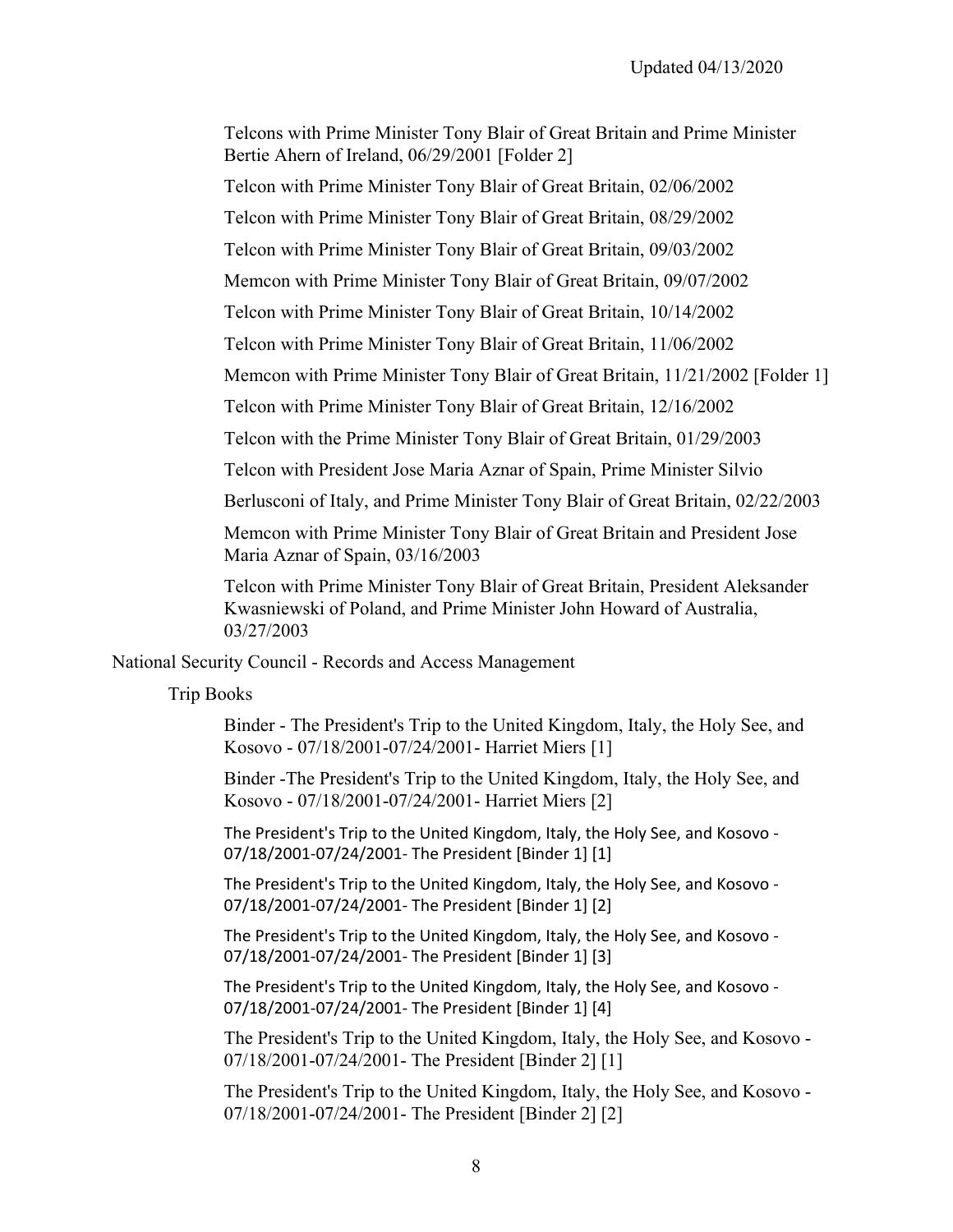The President's Trip to the United Kingdom, Italy, the Holy See, and Kosovo - 07/18/2001-07/24/2001- The President [Binder 2] [3]

The President's Trip to the United Kingdom, Italy, the Holy See, and Kosovo - 07/18/2001-07/24/2001- The President [Binder 2] [4]

Binder -The President's Trip to the United Kingdom, Italy, the Holy See, and Kosovo - 07/18/2001-07/24/2001- Records Management

#### **[2014-0301-F](https://www.georgewbushlibrary.gov/research/finding-aids/foia-requests/2014-0301-f-records-edward-ed-gillespie)**

Counselor's Office

Gillespie, Edward (Ed) - Confidential Files

[Greeting with the First Minister of Northern Ireland and Deputy First Minister of Northern Ireland, 12/07/2007, 0708462]

[Secure Video Teleconference with the Prime Minister of the United Kingdom, 09/10/2007, 0706046]

[Secure Video Teleconference with the Prime Minister of the United Kingdom, 10/29/2007, 0707414 and NSC Meeting, 10/29/2007, 0707447]

[Secure Video Teleconference with the Prime Minister of the United Kingdom, 02/28/2008, 0801351]

[Video Teleconference with the Prime Minister of the United Kingdom, 01/24/2008, 0800390]

#### **2014-0302-F**

National Security Council - International Economic Affairs

Sullivan, Daniel (Dan) - Region Files

UK (United Kingdom)

#### **Bulk Materials**

 functions. Items often appear in the collection numerous times because they were located in Materials from these collections were created in bulk quantities for use at White House events, for dissemination to the public or government officials, or for the support of administrative boxes attributed to different offices within the White House.

 $Box #$ 

### *Calligraphy Office, White House*

[Printed Ephemera](https://www.georgewbushlibrary.gov/research/finding-aids/white-house-staff-member-office-files/calligraphy-office-white-house-printed-ephemera)

02/23/2001 - Luncheon in honor of the Right Honorable Tony Blair - Menu 1

09/20/2001 - Dinner Honoring the Right Honorable Tony Blair, Prime Minister of the United Kingdom – Menus 2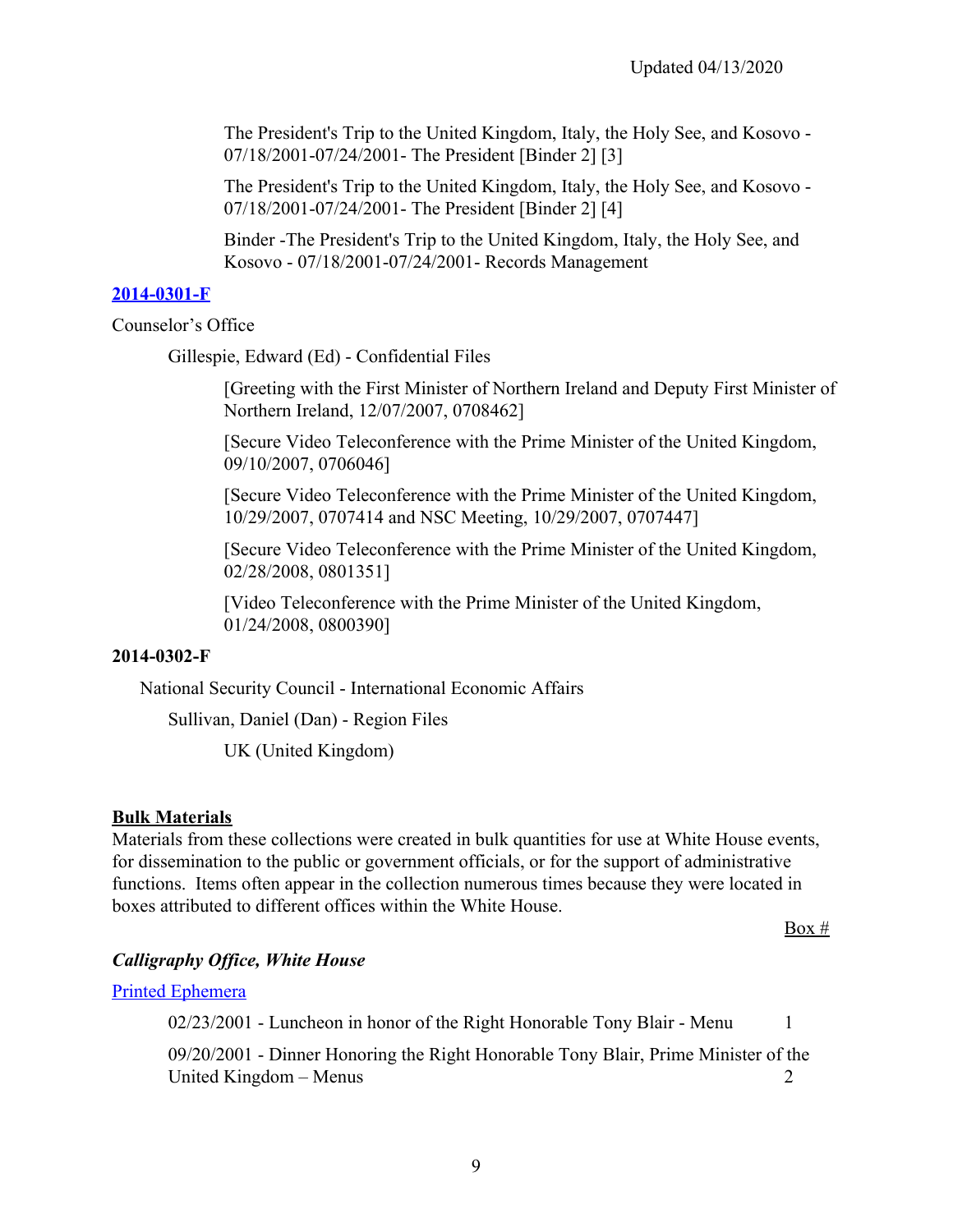| 04/06/2002 - Dinner honoring the Right Honorable Prime Minister of the United<br>Kingdom and Mrs. Blair - Menus                                              | 5  |
|--------------------------------------------------------------------------------------------------------------------------------------------------------------|----|
| 07/17/2003 - Dinner Honoring the Right Honorable Prime Minister of the United<br>Kingdom and Mrs. Blair - Menus                                              | 8  |
| 11/20/2003 - Dinner honoring Her Majesty Queen Elizabeth II and His Royal Highness<br>the Prince Philip, Duke of Edinburgh – Menus                           | 8  |
| 04/16/2004 - Luncheon Honoring the Prime Minister of the United Kingdom and Mrs.<br>Blair - Menus                                                            | 10 |
| 11/11/2004 - Dinner Honoring the Right Honorable Tony Blair - Menus                                                                                          | 11 |
| 11/12/2004 - Luncheon Honoring the Right Honorable Tony Blair – Menus                                                                                        | 11 |
| 05/07/2007 - Luncheon Honoring Her Majesty Queen Elizabeth II and His Royal<br>Highness Prince Philip - Invitations                                          | 17 |
| 05/07/2007 - Arrival Ceremony Honoring Her Majesty Queen Elizabeth II and His Royal<br>Highness Prince Philip - Cards                                        | 17 |
| 05/07/2007 - United Kingdom State Visit - Reply Cards                                                                                                        | 17 |
| 04/17/2008 - Dinner in Honor of the Right Honorable Gordon Brown, M.P. Prime<br>Minister of the United Kingdom of Great Britain and Northern Ireland – Menus | 19 |
| <b>Visitors Office, White House</b>                                                                                                                          |    |
| Printed Ephemera                                                                                                                                             |    |
| Arrival Ceremony Credentials – Queen Elizabeth II of England, 05/07/2007                                                                                     | 8  |
| Arrival Ceremony Programs - Queen Elizabeth II of England, 05/07/2007                                                                                        | 8  |
| Arrival Ceremony Tickets - Queen Elizabeth II of England, 05/07/2007                                                                                         | 8  |
| Arrival Ceremony Tickets - Queen Elizabeth II of England, East Viewing Area,<br>05/07/2007                                                                   | 8  |
| Arrival Ceremony Tickets - Queen Elizabeth II of England, West Viewing Area,<br>05/07/2007                                                                   | 8  |

## **Online Resources**

#### **[Archived White House website](https://georgewbush-whitehouse.archives.gov/index.html)**

In January 2009, the White House archived its website as a method of preserving the online presence of the Administration of President George W. Bush. The site is a resource for photographs, press releases, and other public records of the Bush Presidency. (NOTE: This site is no longer updated; some links may no longer work properly.)

**["Dining and Diplomacy" Gallery](https://www.georgewbushlibrary.gov/explore/exhibits/dining-and-diplomacy)**